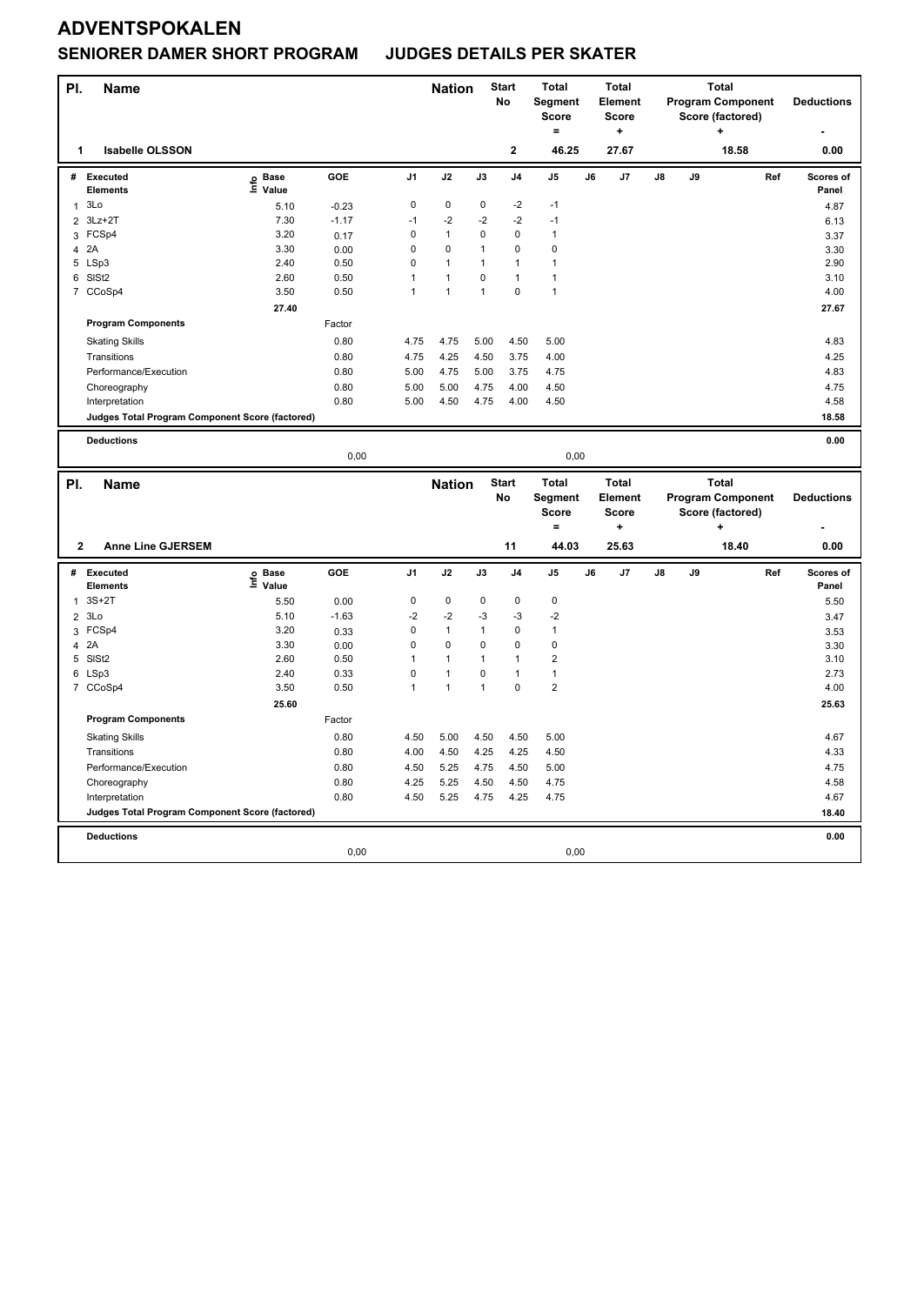### **SENIORER DAMER SHORT PROGRAM JUDGES DETAILS PER SKATER**

| PI.          | <b>Name</b>                                     |         |                            |            |                | <b>Nation</b>        |                | <b>Start</b><br><b>No</b> | <b>Total</b><br>Segment<br><b>Score</b><br>Ξ. |    | <b>Total</b><br>Element<br><b>Score</b><br>÷ |               | <b>Total</b><br><b>Program Component</b><br>Score (factored) | <b>Deductions</b> |                    |
|--------------|-------------------------------------------------|---------|----------------------------|------------|----------------|----------------------|----------------|---------------------------|-----------------------------------------------|----|----------------------------------------------|---------------|--------------------------------------------------------------|-------------------|--------------------|
| 3            | <b>Malin TALJEGÅRD</b>                          |         |                            |            |                |                      |                | 6                         | 35.32                                         |    | 17.20                                        |               |                                                              | 18.12             | 0.00               |
| #            | Executed<br><b>Elements</b>                     |         | e Base<br>E Value<br>Value | <b>GOE</b> | J <sub>1</sub> | J2                   | J3             | J <sub>4</sub>            | J <sub>5</sub>                                | J6 | J7                                           | $\mathsf{J}8$ | J9                                                           | Ref               | Scores of<br>Panel |
| $\mathbf{1}$ | 2A                                              |         | 3.30                       | $-0.50$    | $-1$           | $-1$                 | $-1$           | $-1$                      | $-1$                                          |    |                                              |               |                                                              |                   | 2.80               |
| 2            | 3S<+COMBO                                       | $\prec$ | 2.90                       | $-2.10$    | $-3$           | $-3$                 | $-3$           | $-3$                      | $-3$                                          |    |                                              |               |                                                              |                   | 0.80               |
| 3            | FSSp4                                           |         | 3.00                       | 0.33       |                | $-3$                 | $\overline{2}$ | $\mathbf{1}$              | $\mathbf 0$                                   |    |                                              |               |                                                              |                   | 3.33               |
| 4            | 2T<<                                            | <<      | 0.40                       | $-0.30$    | -3             | $-3$                 | $-3$           | $-3$                      | $-3$                                          |    |                                              |               |                                                              |                   | 0.10               |
| 5            | CCoSp4                                          |         | 3.50                       | 0.50       |                | $\mathbf{1}$         | $\mathbf{1}$   | $\mathbf 0$               | 1                                             |    |                                              |               |                                                              |                   | 4.00               |
| 6            | SISt <sub>2</sub>                               |         | 2.60                       | 1.00       |                | $\overline{2}$       | $\overline{2}$ | $\overline{2}$            | $\overline{2}$                                |    |                                              |               |                                                              |                   | 3.60               |
|              | 7 LSp3                                          |         | 2.40                       | 0.17       | 0              | $\blacktriangleleft$ | 1              | $\mathbf 0$               | 0                                             |    |                                              |               |                                                              |                   | 2.57               |
|              |                                                 |         | 18.10                      |            |                |                      |                |                           |                                               |    |                                              |               |                                                              |                   | 17.20              |
|              | <b>Program Components</b>                       |         |                            | Factor     |                |                      |                |                           |                                               |    |                                              |               |                                                              |                   |                    |
|              | <b>Skating Skills</b>                           |         |                            | 0.80       | 4.50           | 4.50                 | 4.75           | 5.00                      | 4.25                                          |    |                                              |               |                                                              |                   | 4.58               |
|              | Transitions                                     |         |                            | 0.80       | 4.25           | 4.25                 | 4.50           | 4.50                      | 3.75                                          |    |                                              |               |                                                              |                   | 4.33               |
|              | Performance/Execution                           |         |                            | 0.80       | 4.75           | 4.50                 | 4.50           | 4.75                      | 4.50                                          |    |                                              |               |                                                              |                   | 4.58               |
|              | Choreography                                    |         |                            | 0.80       | 4.50           | 4.75                 | 4.50           | 4.50                      | 4.50                                          |    |                                              |               |                                                              |                   | 4.50               |
|              | Interpretation                                  |         |                            | 0.80       | 4.75           | 4.25                 | 4.75           | 4.75                      | 4.50                                          |    |                                              |               |                                                              |                   | 4.67               |
|              | Judges Total Program Component Score (factored) |         |                            |            |                |                      |                |                           |                                               |    |                                              |               |                                                              |                   | 18.12              |
|              | <b>Deductions</b>                               |         |                            |            |                |                      |                |                           |                                               |    |                                              |               |                                                              |                   | 0.00               |
|              |                                                 |         |                            | 0,00       |                |                      |                |                           | 0,00                                          |    |                                              |               |                                                              |                   |                    |

< Under-rotated jump << Downgraded jump

| PI.            | <b>Name</b>                                     |    |                      |         |                | <b>Nation</b>  |      | <b>Start</b><br>No | <b>Total</b><br>Segment<br><b>Score</b><br>٠ |    | <b>Total</b><br>Element<br><b>Score</b><br>÷ |               |    | <b>Total</b><br><b>Program Component</b><br>Score (factored)<br>÷ | <b>Deductions</b><br>٠    |
|----------------|-------------------------------------------------|----|----------------------|---------|----------------|----------------|------|--------------------|----------------------------------------------|----|----------------------------------------------|---------------|----|-------------------------------------------------------------------|---------------------------|
| 4              | Cecilia FRYDÉN                                  |    |                      |         |                |                |      | 13                 | 31.75                                        |    | 15.23                                        |               |    | 16.52                                                             | 0.00                      |
| #              | Executed<br><b>Elements</b>                     | ۴ů | <b>Base</b><br>Value | GOE     | J <sub>1</sub> | J2             | J3   | J <sub>4</sub>     | J <sub>5</sub>                               | J6 | J7                                           | $\mathsf{J}8$ | J9 | Ref                                                               | <b>Scores of</b><br>Panel |
| $\overline{1}$ | 2A                                              |    | 3.30                 | 0.00    | 0              | 0              | $-1$ | 0                  | 0                                            |    |                                              |               |    |                                                                   | 3.30                      |
| $\overline{2}$ | 3S<<+COMBO                                      | << | 1.30                 | $-0.60$ | -3             | $-3$           | -3   | -3                 | $-3$                                         |    |                                              |               |    |                                                                   | 0.70                      |
| 3              | 2T                                              |    | 1.30                 | $-0.60$ | -3             | $-3$           | $-3$ | $-3$               | $-3$                                         |    |                                              |               |    |                                                                   | 0.70                      |
|                | 4 CCoSp2                                        |    | 2.50                 | 0.00    | 0              | $\mathbf 0$    | 0    | 0                  | 0                                            |    |                                              |               |    |                                                                   | 2.50                      |
| 5              | FSSp3                                           |    | 2.60                 | $-0.40$ | 0              | $-1$           | $-2$ | $-2$               | $-1$                                         |    |                                              |               |    |                                                                   | 2.20                      |
| 6              | CiSt <sub>2</sub>                               |    | 2.60                 | 0.50    | 1              | $\overline{2}$ | 0    | $\mathbf{1}$       | $\mathbf{1}$                                 |    |                                              |               |    |                                                                   | 3.10                      |
|                | 7 LSp3                                          |    | 2.40                 | 0.33    | 0              | $\overline{1}$ | 1    | $\mathbf 0$        | $\mathbf{1}$                                 |    |                                              |               |    |                                                                   | 2.73                      |
|                |                                                 |    | 16.00                |         |                |                |      |                    |                                              |    |                                              |               |    |                                                                   | 15.23                     |
|                | <b>Program Components</b>                       |    |                      | Factor  |                |                |      |                    |                                              |    |                                              |               |    |                                                                   |                           |
|                | <b>Skating Skills</b>                           |    |                      | 0.80    | 4.00           | 4.75           | 4.50 | 4.25               | 4.00                                         |    |                                              |               |    |                                                                   | 4.25                      |
|                | Transitions                                     |    |                      | 0.80    | 3.50           | 4.50           | 4.00 | 3.75               | 3.75                                         |    |                                              |               |    |                                                                   | 3.83                      |
|                | Performance/Execution                           |    |                      | 0.80    | 4.00           | 4.75           | 4.50 | 4.50               | 4.00                                         |    |                                              |               |    |                                                                   | 4.33                      |
|                | Choreography                                    |    |                      | 0.80    | 3.75           | 5.00           | 4.25 | 4.25               | 3.75                                         |    |                                              |               |    |                                                                   | 4.08                      |
|                | Interpretation                                  |    |                      | 0.80    | 4.00           | 4.50           | 4.25 | 4.25               | 3.75                                         |    |                                              |               |    |                                                                   | 4.17                      |
|                | Judges Total Program Component Score (factored) |    |                      |         |                |                |      |                    |                                              |    |                                              |               |    |                                                                   | 16.52                     |
|                | <b>Deductions</b>                               |    |                      |         |                |                |      |                    |                                              |    |                                              |               |    |                                                                   | 0.00                      |
|                |                                                 |    |                      | 0,00    |                |                |      |                    | 0,00                                         |    |                                              |               |    |                                                                   |                           |

<< Downgraded jump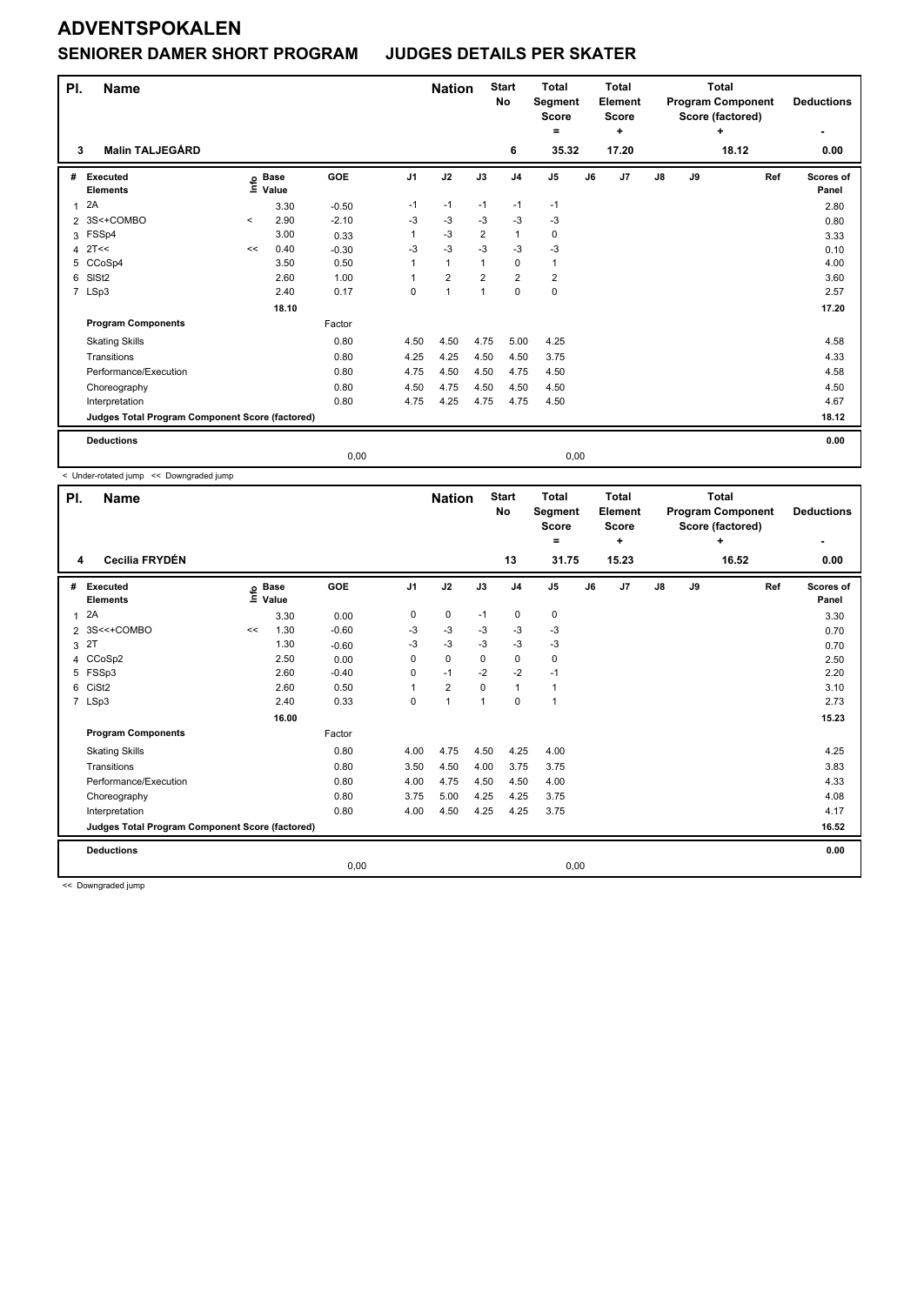#### **SENIORER DAMER SHORT PROGRAM JUDGES DETAILS PER SKATER**

| PI.            | <b>Name</b>                                     |                   |                   |                | <b>Nation</b> |              | <b>Start</b><br>No      | <b>Total</b><br>Segment<br><b>Score</b><br>$=$ |    | <b>Total</b><br><b>Element</b><br><b>Score</b><br>$\ddot{}$ | <b>Total</b><br><b>Program Component</b><br>Score (factored)<br>÷ |    | <b>Deductions</b>        |     |                    |
|----------------|-------------------------------------------------|-------------------|-------------------|----------------|---------------|--------------|-------------------------|------------------------------------------------|----|-------------------------------------------------------------|-------------------------------------------------------------------|----|--------------------------|-----|--------------------|
| 5              | Susanna FRYDÉN                                  |                   |                   |                |               |              | $\overline{\mathbf{r}}$ | 31.72                                          |    | 18.30                                                       |                                                                   |    | 14.42                    |     | 1.00               |
| #              | <b>Executed</b><br><b>Elements</b>              | e Base<br>⊑ Value | GOE               | J <sub>1</sub> | J2            | J3           | J4                      | J5                                             | J6 | J7                                                          | J8                                                                | J9 |                          | Ref | Scores of<br>Panel |
| $\mathbf{1}$   | 2A                                              | 3.30              | 0.00              | $\mathsf 0$    | $\mathbf 0$   | $\mathbf 0$  | $-1$                    | $\pmb{0}$                                      |    |                                                             |                                                                   |    |                          |     | 3.30               |
| $\overline{2}$ | 3S+COMBO                                        | 4.20              | $-2.10$           | $-3$           | $-3$          | $-3$         | $-3$                    | $-3$                                           |    |                                                             |                                                                   |    |                          |     | 2.10               |
| 3              | CCoSp4                                          | 3.50              | 0.00              | 0              | $\mathbf 0$   | 0            | $\mathbf 0$             | $\mathbf 0$                                    |    |                                                             |                                                                   |    |                          |     | 3.50               |
| 4              | 3T                                              | 4.10              | $-0.70$           | $-1$           | 0             | $-1$         | $-1$                    | $-2$                                           |    |                                                             |                                                                   |    |                          |     | 3.40               |
| 5              | LSp1                                            | 1.50              | $-0.10$           | $-1$           | $\Omega$      | $\Omega$     | $-1$                    | $\mathbf 0$                                    |    |                                                             |                                                                   |    |                          |     | 1.40               |
| 6              | SISt <sub>2</sub>                               | 2.60              | 0.00              | $\mathbf 0$    | $\mathbf 0$   | $\mathbf 0$  | $\mathbf 0$             | $\mathbf 0$                                    |    |                                                             |                                                                   |    |                          |     | 2.60               |
|                | 7 FSSp2                                         | 2.30              | $-0.30$           | $-1$           | $-1$          | $\Omega$     | $-1$                    | $-1$                                           |    |                                                             |                                                                   |    |                          |     | 2.00               |
|                |                                                 | 21.50             |                   |                |               |              |                         |                                                |    |                                                             |                                                                   |    |                          |     | 18.30              |
|                | <b>Program Components</b>                       |                   | Factor            |                |               |              |                         |                                                |    |                                                             |                                                                   |    |                          |     |                    |
|                | <b>Skating Skills</b>                           |                   | 0.80              | 3.75           | 3.50          | 3.75         | 4.25                    | 3.50                                           |    |                                                             |                                                                   |    |                          |     | 3.67               |
|                | Transitions                                     |                   | 0.80              | 3.50           | 3.25          | 3.50         | 3.75                    | 3.25                                           |    |                                                             |                                                                   |    |                          |     | 3.42               |
|                | Performance/Execution                           |                   | 0.80              | 3.75           | 3.50          | 4.00         | 3.75                    | 3.50                                           |    |                                                             |                                                                   |    |                          |     | 3.67               |
|                | Choreography                                    |                   | 0.80              | 3.50           | 3.75          | 3.75         | 3.75                    | 3.25                                           |    |                                                             |                                                                   |    |                          |     | 3.67               |
|                | Interpretation                                  |                   | 0.80              | 3.50           | 3.50          | 3.75         | 3.75                    | 3.25                                           |    |                                                             |                                                                   |    |                          |     | 3.58               |
|                | Judges Total Program Component Score (factored) |                   |                   |                |               |              |                         |                                                |    |                                                             |                                                                   |    |                          |     | 14.42              |
|                | <b>Deductions</b>                               |                   | $-1.00$<br>Falls: |                |               |              |                         |                                                |    |                                                             |                                                                   |    |                          |     | $-1.00$            |
|                |                                                 |                   | 0,00              |                |               |              |                         | 0,00                                           |    |                                                             |                                                                   |    |                          |     |                    |
|                |                                                 |                   |                   |                |               |              |                         |                                                |    |                                                             |                                                                   |    |                          |     |                    |
|                |                                                 |                   |                   |                |               |              |                         |                                                |    |                                                             |                                                                   |    |                          |     |                    |
| PI.            | <b>Name</b>                                     |                   |                   |                | <b>Nation</b> |              | <b>Start</b>            | <b>Total</b>                                   |    | <b>Total</b>                                                |                                                                   |    | <b>Total</b>             |     |                    |
|                |                                                 |                   |                   |                |               |              | No                      | Segment                                        |    | Element                                                     |                                                                   |    | <b>Program Component</b> |     | <b>Deductions</b>  |
|                |                                                 |                   |                   |                |               |              |                         | <b>Score</b><br>۰                              |    | <b>Score</b><br>÷                                           |                                                                   |    | Score (factored)         |     |                    |
| 6              | Sofia GÖRANSSON                                 |                   |                   |                |               |              | 12                      | 31.02                                          |    | 16.70                                                       |                                                                   |    | 14.32                    |     | 0.00               |
|                |                                                 |                   |                   |                |               |              |                         |                                                |    |                                                             |                                                                   |    |                          |     |                    |
| #              | Executed                                        |                   | GOE               | J <sub>1</sub> | J2            | J3           | J <sub>4</sub>          | J <sub>5</sub>                                 | J6 | J7                                                          | J8                                                                | J9 |                          | Ref | Scores of          |
|                | <b>Elements</b>                                 | e Base<br>⊆ Value |                   |                |               |              |                         |                                                |    |                                                             |                                                                   |    |                          |     | Panel              |
| 1              | 2A                                              | 3.30              | 0.00              | $\mathsf 0$    | $\pmb{0}$     | 0            | 0                       | $\pmb{0}$                                      |    |                                                             |                                                                   |    |                          |     | 3.30               |
|                | 2 LSp3                                          | 2.40              | 0.50              | $\mathsf 0$    | $\mathbf{1}$  | $\mathbf{1}$ | $\mathbf{1}$            | $\mathbf{1}$                                   |    |                                                             |                                                                   |    |                          |     | 2.90               |
| 3              | $3S<+2T$                                        | 4.20<br><         | $-1.40$           | $-2$           | $-2$          | $-2$         | $-2$                    | $-2$                                           |    |                                                             |                                                                   |    |                          |     | 2.80               |
| $\overline{4}$ | SISt1                                           | 1.80              | $-0.20$           | $\mathbf 0$    | $-3$          | $-1$         | $\mathbf 0$             | $-1$                                           |    |                                                             |                                                                   |    |                          |     | 1.60               |
|                | $5$ $2T^*$                                      | 0.00              | 0.00              |                | ÷,            |              |                         | $\overline{a}$                                 |    |                                                             |                                                                   |    |                          |     | 0.00               |
|                | 6 FSSp3                                         | 2.60              | 0.00              | $\mathbf 0$    | 0             | 0            | 0                       | $\mathbf 0$                                    |    |                                                             |                                                                   |    |                          |     | 2.60               |
|                | 7 CCoSp4                                        | 3.50              | 0.00              | $\mathbf 0$    | $\mathbf 0$   | $\mathbf{1}$ | $\mathbf 0$             | $\pmb{0}$                                      |    |                                                             |                                                                   |    |                          |     | 3.50               |
|                |                                                 | 17.80             |                   |                |               |              |                         |                                                |    |                                                             |                                                                   |    |                          |     | 16.70              |
|                | <b>Program Components</b>                       |                   | Factor            |                |               |              |                         |                                                |    |                                                             |                                                                   |    |                          |     |                    |
|                | <b>Skating Skills</b>                           |                   | 0.80              | 3.75           | 3.75          | 3.50         | 3.75                    | 3.75                                           |    |                                                             |                                                                   |    |                          |     | 3.75               |
|                | Transitions                                     |                   | 0.80              | 3.25           | 3.25          | 3.50         | 3.00                    | 3.50                                           |    |                                                             |                                                                   |    |                          |     | 3.33               |
|                | Performance/Execution                           |                   | 0.80              | 3.75           | 3.50          | 4.00         | 3.50                    | 3.50                                           |    |                                                             |                                                                   |    |                          |     | 3.58               |
|                | Choreography                                    |                   | 0.80              | 3.25           | 3.75          | 3.75         | 3.75                    | 3.50                                           |    |                                                             |                                                                   |    |                          |     | 3.67               |
|                | Interpretation                                  |                   | 0.80              | 3.75           | 3.50          | 3.75         | 3.25                    | 3.50                                           |    |                                                             |                                                                   |    |                          |     | 3.58               |
|                | Judges Total Program Component Score (factored) |                   |                   |                |               |              |                         |                                                |    |                                                             |                                                                   |    |                          |     | 14.32              |
|                | <b>Deductions</b>                               |                   | 0,00              |                |               |              |                         | 0,00                                           |    |                                                             |                                                                   |    |                          |     | 0.00               |

< Under-rotated jump \* Invalid element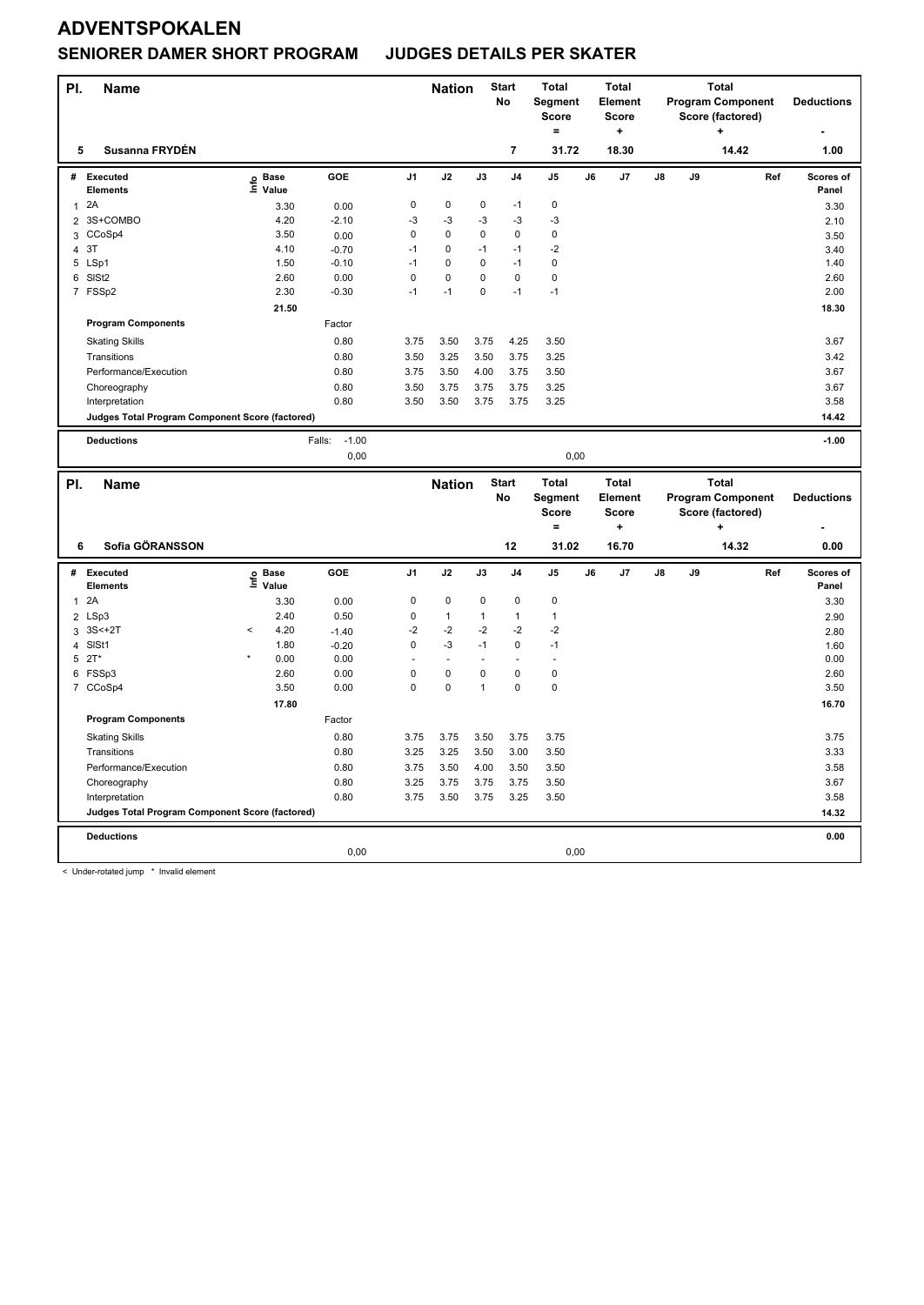#### **SENIORER DAMER SHORT PROGRAM JUDGES DETAILS PER SKATER**

| PI.            | <b>Name</b>                                     |                          |                   |                   |                | <b>Nation</b>  |                | <b>Start</b><br>No | <b>Total</b><br>Segment<br><b>Score</b><br>$=$ |    | <b>Total</b><br><b>Element</b><br>Score<br>$\ddot{}$ | <b>Total</b><br><b>Program Component</b><br>Score (factored)<br>٠ |    | <b>Deductions</b>                            |     |                    |
|----------------|-------------------------------------------------|--------------------------|-------------------|-------------------|----------------|----------------|----------------|--------------------|------------------------------------------------|----|------------------------------------------------------|-------------------------------------------------------------------|----|----------------------------------------------|-----|--------------------|
| 7              | <b>Emelie FAGERLIND</b>                         |                          |                   |                   |                |                |                | 3                  | 29.87                                          |    | 15.47                                                |                                                                   |    | 14.40                                        |     | 0.00               |
| #              | <b>Executed</b><br>Elements                     |                          | e Base<br>⊑ Value | GOE               | J <sub>1</sub> | J2             | J3             | J4                 | J5                                             | J6 | J7                                                   | J8                                                                | J9 |                                              | Ref | Scores of<br>Panel |
| $\mathbf{1}$   | 2A                                              |                          | 3.30              | 0.17              | 0              | $\mathbf{1}$   | $\mathbf{1}$   | 0                  | $\mathbf 0$                                    |    |                                                      |                                                                   |    |                                              |     | 3.47               |
| $\overline{2}$ | 3S                                              |                          | 4.20              | $-1.40$           | $-2$           | $-2$           | $-2$           | $-3$               | $-2$                                           |    |                                                      |                                                                   |    |                                              |     | 2.80               |
|                | 3 FCSp2                                         |                          | 2.30              | 0.00              | $\pmb{0}$      | $\pmb{0}$      | 0              | 0                  | $\mathbf 0$                                    |    |                                                      |                                                                   |    |                                              |     | 2.30               |
|                | 4 Lo+2T                                         |                          | 1.30              | $-0.60$           | -3             | $-3$           | -3             | $-3$               | $-3$                                           |    |                                                      |                                                                   |    |                                              |     | 0.70               |
| 5              | CCoSp2                                          |                          | 2.50              | 0.00              | $\mathbf 0$    | $\mathbf 0$    | $-1$           | $\mathbf 0$        | $\mathbf 0$                                    |    |                                                      |                                                                   |    |                                              |     | 2.50               |
|                | 6 LSp2                                          |                          | 1.90              | 0.00              | $\mathsf 0$    | $\pmb{0}$      | $-1$           | $\pmb{0}$          | $\pmb{0}$                                      |    |                                                      |                                                                   |    |                                              |     | 1.90               |
|                | 7 SISt1                                         |                          | 1.80              | 0.00              | $\mathbf 0$    | 0              | 0              | 0                  | $\mathbf 0$                                    |    |                                                      |                                                                   |    |                                              |     | 1.80               |
|                |                                                 |                          | 17.30             |                   |                |                |                |                    |                                                |    |                                                      |                                                                   |    |                                              |     | 15.47              |
|                | <b>Program Components</b>                       |                          |                   | Factor            |                |                |                |                    |                                                |    |                                                      |                                                                   |    |                                              |     |                    |
|                | <b>Skating Skills</b>                           |                          |                   | 0.80              | 4.25           | 4.00           | 3.75           | 4.00               | 4.00                                           |    |                                                      |                                                                   |    |                                              |     | 4.00               |
|                | Transitions                                     |                          |                   | 0.80              | 3.75           | 3.50           | 3.25           | 3.25               | 3.00                                           |    |                                                      |                                                                   |    |                                              |     | 3.33               |
|                | Performance/Execution                           |                          |                   | 0.80              | 4.00           | 3.75           | 3.75           | 3.25               | 3.50                                           |    |                                                      |                                                                   |    |                                              |     | 3.67               |
|                | Choreography                                    |                          |                   | 0.80              | 3.75           | 3.75           | 3.50           | 3.50               | 3.25                                           |    |                                                      |                                                                   |    |                                              |     | 3.58               |
|                | Interpretation                                  |                          |                   | 0.80              | 3.75           | 3.50           | 3.50           | 3.25               | 3.25                                           |    |                                                      |                                                                   |    |                                              |     | 3.42               |
|                | Judges Total Program Component Score (factored) |                          |                   |                   |                |                |                |                    |                                                |    |                                                      |                                                                   |    |                                              |     | 14.40              |
|                |                                                 |                          |                   |                   |                |                |                |                    |                                                |    |                                                      |                                                                   |    |                                              |     |                    |
|                | <b>Deductions</b>                               |                          |                   |                   |                |                |                |                    |                                                |    |                                                      |                                                                   |    |                                              |     | 0.00               |
|                |                                                 |                          |                   | 0,00              |                |                |                |                    | 0,00                                           |    |                                                      |                                                                   |    |                                              |     |                    |
|                |                                                 |                          |                   |                   |                |                |                |                    |                                                |    |                                                      |                                                                   |    |                                              |     |                    |
|                |                                                 |                          |                   |                   |                |                |                | <b>Start</b>       | <b>Total</b>                                   |    | <b>Total</b>                                         |                                                                   |    | <b>Total</b>                                 |     |                    |
| PI.            | <b>Name</b>                                     |                          |                   |                   |                | <b>Nation</b>  |                | No                 | Segment                                        |    | <b>Element</b>                                       |                                                                   |    |                                              |     | <b>Deductions</b>  |
|                |                                                 |                          |                   |                   |                |                |                |                    | <b>Score</b>                                   |    | <b>Score</b>                                         |                                                                   |    | <b>Program Component</b><br>Score (factored) |     |                    |
|                |                                                 |                          |                   |                   |                |                |                |                    | $=$                                            |    | +                                                    |                                                                   |    |                                              |     |                    |
| 8              | Rosanna SOUFIZADEH                              |                          |                   |                   |                |                |                | 8                  | 28.26                                          |    | 15.20                                                |                                                                   |    | 16.06                                        |     | 3.00               |
| #              | Executed                                        |                          | <b>Base</b>       | GOE               | J <sub>1</sub> | J2             | J3             | J4                 | J <sub>5</sub>                                 | J6 | J7                                                   | J8                                                                | J9 |                                              | Ref | Scores of          |
|                | <b>Elements</b>                                 | Life                     | Value             |                   |                |                |                |                    |                                                |    |                                                      |                                                                   |    |                                              |     | Panel              |
| 1              | 3S<+COMBO                                       | $\overline{\phantom{a}}$ | 2.90              | $-2.10$           | -3             | $-3$           | $-3$           | $-3$               | $-3$                                           |    |                                                      |                                                                   |    |                                              |     | 0.80               |
|                | 2 FCSp4                                         |                          | 3.20              | 1.00              | $\mathbf{1}$   | $\overline{2}$ | $\overline{2}$ | $\overline{2}$     | $\overline{2}$                                 |    |                                                      |                                                                   |    |                                              |     | 4.20               |
| 3              | 3Lo<<                                           | <<                       | 1.80              | $-0.90$           | -3             | $-3$           | $-3$           | $-3$               | $-3$                                           |    |                                                      |                                                                   |    |                                              |     | 0.90               |
| 4              | 2A<<                                            | <<                       | 1.10              | $-0.60$           | $-3$           | $-3$           | $-3$           | $-3$               | -3                                             |    |                                                      |                                                                   |    |                                              |     | 0.50               |
|                | 5 CCoSp1                                        |                          | 2.00              | 0.50              | $\mathbf{1}$   | $\mathbf{1}$   | 0              | $\mathbf{1}$       | $\mathbf{1}$                                   |    |                                                      |                                                                   |    |                                              |     | 2.50               |
| 6              | SISt <sub>2</sub>                               |                          | 2.60              | 0.00              | $\mathbf 0$    | 0              | 0              | $-1$               | $\mathbf 0$                                    |    |                                                      |                                                                   |    |                                              |     | 2.60               |
|                | 7 LSp4                                          |                          | 2.70              | 1.00              | 1              | $\overline{2}$ | $\overline{2}$ | $\overline{2}$     | $\overline{2}$                                 |    |                                                      |                                                                   |    |                                              |     | 3.70               |
|                |                                                 |                          | 16.30             |                   |                |                |                |                    |                                                |    |                                                      |                                                                   |    |                                              |     | 15.20              |
|                | <b>Program Components</b>                       |                          |                   | Factor            |                |                |                |                    |                                                |    |                                                      |                                                                   |    |                                              |     |                    |
|                | <b>Skating Skills</b>                           |                          |                   | 0.80              | 4.00           | 4.25           | 3.75           | 3.75               | 4.00                                           |    |                                                      |                                                                   |    |                                              |     | 3.92               |
|                | Transitions                                     |                          |                   | 0.80              | 4.00           | 3.50           | 3.75           | 3.75               | 4.00                                           |    |                                                      |                                                                   |    |                                              |     | 3.83               |
|                | Performance/Execution                           |                          |                   | 0.80              | 4.25           | 4.25           | 4.25           | 4.00               | 3.75                                           |    |                                                      |                                                                   |    |                                              |     | 4.17               |
|                | Choreography                                    |                          |                   | 0.80              | 4.00           | 4.50           | 3.75           | 4.25               | 4.00                                           |    |                                                      |                                                                   |    |                                              |     | 4.08               |
|                | Interpretation                                  |                          |                   | 0.80              | 4.50           | 4.00           | 4.25           | 4.00               | 3.75                                           |    |                                                      |                                                                   |    |                                              |     | 4.08               |
|                | Judges Total Program Component Score (factored) |                          |                   |                   |                |                |                |                    |                                                |    |                                                      |                                                                   |    |                                              |     | 16.06              |
|                | <b>Deductions</b>                               |                          |                   | $-3.00$<br>Falls: |                |                |                |                    |                                                |    |                                                      |                                                                   |    |                                              |     | $-3.00$            |
|                |                                                 |                          |                   | 0,00              |                |                |                |                    | 0,00                                           |    |                                                      |                                                                   |    |                                              |     |                    |

< Under-rotated jump << Downgraded jump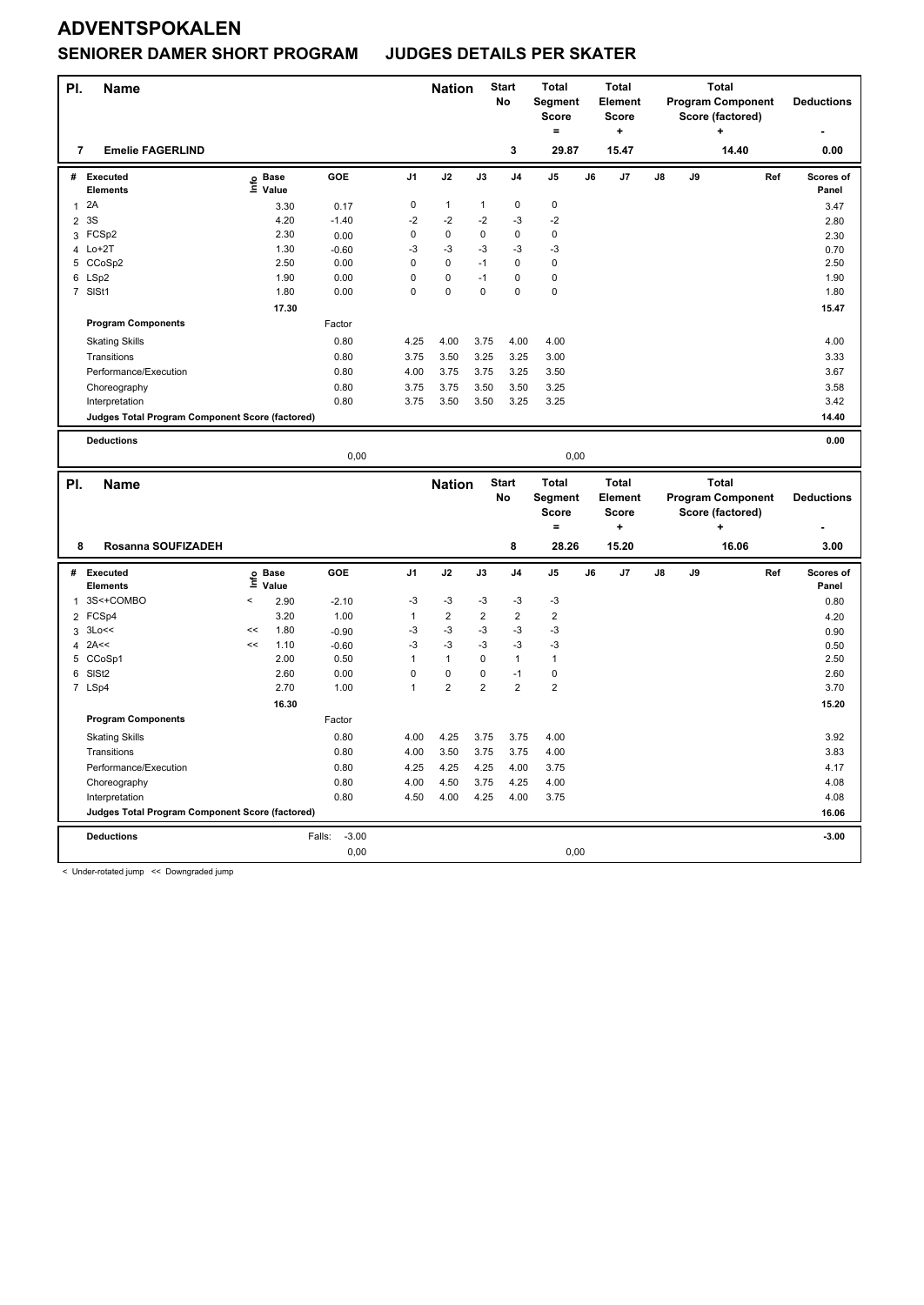#### **SENIORER DAMER SHORT PROGRAM JUDGES DETAILS PER SKATER**

| PI.            | Name                                            |    |                                  |         |                | <b>Nation</b> |             | <b>Start</b><br>No | <b>Total</b><br><b>Segment</b><br>Score<br>۰ |    | <b>Total</b><br>Element<br>Score<br>÷ | <b>Total</b><br><b>Program Component</b><br>Score (factored)<br>÷ |    |       |     | <b>Deductions</b><br>۰ |
|----------------|-------------------------------------------------|----|----------------------------------|---------|----------------|---------------|-------------|--------------------|----------------------------------------------|----|---------------------------------------|-------------------------------------------------------------------|----|-------|-----|------------------------|
| 9              | <b>Emma ERIKSSON</b>                            |    |                                  |         |                |               |             | 9                  | 27.66                                        |    | 14.60                                 |                                                                   |    | 13.06 |     | 0.00                   |
| #              | Executed<br><b>Elements</b>                     |    | <b>Base</b><br>e Base<br>⊑ Value | GOE     | J <sub>1</sub> | J2            | J3          | J <sub>4</sub>     | J <sub>5</sub>                               | J6 | J7                                    | $\mathsf{J}8$                                                     | J9 |       | Ref | Scores of<br>Panel     |
| $\overline{1}$ | 2A                                              |    | 3.30                             | 0.00    | 0              | $\pmb{0}$     | $\mathbf 0$ | 0                  | $\pmb{0}$                                    |    |                                       |                                                                   |    |       |     | 3.30                   |
|                | 2 3S+2T<<                                       | << | 4.60                             | $-2.10$ | $-3$           | $-3$          | $-3$        | $-3$               | $-3$                                         |    |                                       |                                                                   |    |       |     | 2.50                   |
| 3              | FSSp3                                           |    | 2.60                             | $-0.40$ | $-1$           | $-2$          | $-1$        | $-2$               | 0                                            |    |                                       |                                                                   |    |       |     | 2.20                   |
| 4              | 3T<<                                            | << | 1.30                             | $-0.60$ | -3             | $-3$          | $-3$        | $-3$               | $-3$                                         |    |                                       |                                                                   |    |       |     | 0.70                   |
|                | 5 LSp1                                          |    | 1.50                             | $-0.50$ | $-1$           | $-1$          | $-3$        | $-2$               | $-2$                                         |    |                                       |                                                                   |    |       |     | 1.00                   |
|                | 6 CCoSp2                                        |    | 2.50                             | $-0.20$ | 0              | $-1$          | $\Omega$    | $-1$               | $-1$                                         |    |                                       |                                                                   |    |       |     | 2.30                   |
| $\overline{7}$ | SIS <sub>t2</sub>                               |    | 2.60                             | 0.00    | 0              | $-1$          | $\mathbf 0$ | $\mathbf 0$        | $\mathbf 0$                                  |    |                                       |                                                                   |    |       |     | 2.60                   |
|                |                                                 |    | 18.40                            |         |                |               |             |                    |                                              |    |                                       |                                                                   |    |       |     | 14.60                  |
|                | <b>Program Components</b>                       |    |                                  | Factor  |                |               |             |                    |                                              |    |                                       |                                                                   |    |       |     |                        |
|                | <b>Skating Skills</b>                           |    |                                  | 0.80    | 3.50           | 3.50          | 3.50        | 3.75               | 3.25                                         |    |                                       |                                                                   |    |       |     | 3.50                   |
|                | Transitions                                     |    |                                  | 0.80    | 3.00           | 3.00          | 3.00        | 3.25               | 2.25                                         |    |                                       |                                                                   |    |       |     | 3.00                   |
|                | Performance/Execution                           |    |                                  | 0.80    | 3.50           | 3.25          | 3.25        | 3.25               | 3.25                                         |    |                                       |                                                                   |    |       |     | 3.25                   |
|                | Choreography                                    |    |                                  | 0.80    | 3.50           | 3.50          | 3.50        | 3.50               | 3.00                                         |    |                                       |                                                                   |    |       |     | 3.50                   |
|                | Interpretation                                  |    |                                  | 0.80    | 3.25           | 3.00          | 3.00        | 3.00               | 3.25                                         |    |                                       |                                                                   |    |       |     | 3.08                   |
|                | Judges Total Program Component Score (factored) |    |                                  |         |                |               |             |                    |                                              |    |                                       |                                                                   |    |       |     | 13.06                  |
|                | <b>Deductions</b>                               |    |                                  |         |                |               |             |                    |                                              |    |                                       |                                                                   |    |       |     | 0.00                   |
|                |                                                 |    |                                  | 0,00    |                |               |             |                    | 0,00                                         |    |                                       |                                                                   |    |       |     |                        |
|                | << Downgraded jump                              |    |                                  |         |                |               |             |                    |                                              |    |                                       |                                                                   |    |       |     |                        |

**Total** 

**Total**

**Score (factored) +**

**Deductions -**

**Panel**

**Ref** 

**Name Nation** Start Total **Segment Score = Element Score + Program Component PI.** Name **Start PI.** Nation Start **No # Executed Elements Base Value GOE J1 J2 J3 J4 J5 J6 J7 J8 J9 Scores of**   $1 \t245$  -3 -3 -3 -3 -3 -3 2A< < 0.80 **Info 10 Sara BERGANDER 4 26.77 12.77 14.00 0.00**  $2 \quad 2S$  1.30 -0.60 -3 -3 -3 -3 -3 -3 -3 -3 0.70  $3 \text{ LSp3}$  2.40 0.17 0 1 1 0 0 4 FSSp1 2.00 -0.30 -1 -2 -1 -1 -1 1.70 5 3Lo<<+COMBO << 1.80 -0.90 -3 -3 -3 -3 -3 0.90 6 CiSt2 2.60 0.00 0 -1 0 0 0 2.60 7 CCoSp4 3.50 0.00 0 0 0 -2 0 3.50  **15.90 12.77 Program Components**  Skating Skills 3.50 3.75 3.50 3.50 3.50 0.80 3.50 Factor Transitions 0.80 3.25 3.50 3.25 3.25 3.25 3.25 Performance/Execution 0.80 3.75 3.75 3.75 3.50 3.75 3.75 Choreography 0.80 3.50 3.75 3.50 3.50 3.50 3.50

Interpretation 10.80 0.80 3.50 3.50 3.75 3.25 3.50 3.50 3.75 3.25 3.50 3.50 3.50 **Deductions 0.00 Judges Total Program Component Score (factored) 14.00** 0,00 0,00

< Under-rotated jump << Downgraded jump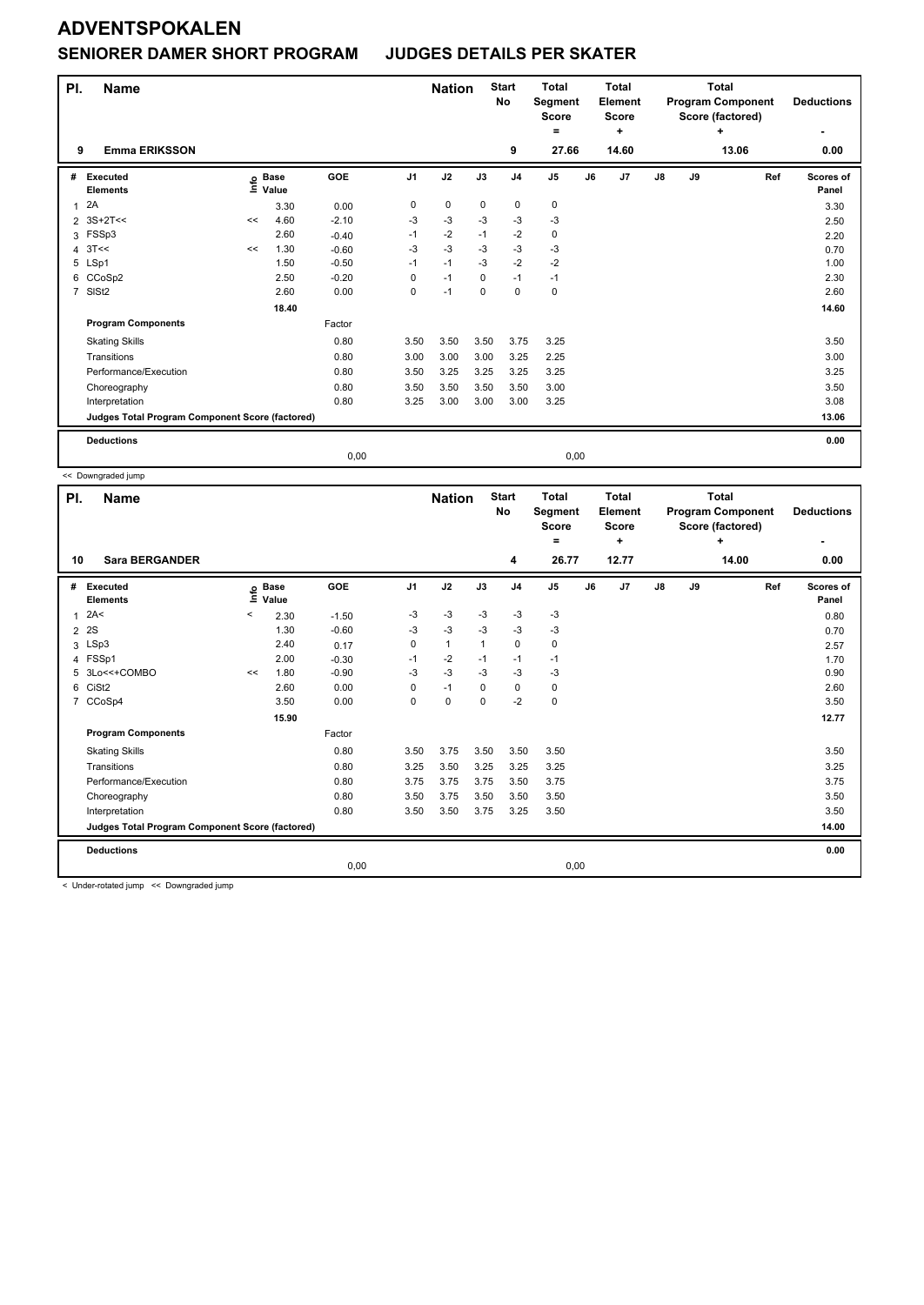### **SENIORER DAMER SHORT PROGRAM JUDGES DETAILS PER SKATER**

| PI.<br>11      | Name<br>Mikaela DAHLÖF                          |         |                      |                   |                | <b>Nation</b>        |                | <b>Start</b><br>No<br>5 | <b>Total</b><br>Segment<br><b>Score</b><br>Ξ.<br>25.69 |    | <b>Total</b><br>Element<br><b>Score</b><br>÷<br>12.63 |               | <b>Total</b><br><b>Program Component</b><br>Score (factored) | <b>Deductions</b><br>2.00 |                    |
|----------------|-------------------------------------------------|---------|----------------------|-------------------|----------------|----------------------|----------------|-------------------------|--------------------------------------------------------|----|-------------------------------------------------------|---------------|--------------------------------------------------------------|---------------------------|--------------------|
|                |                                                 |         |                      |                   |                |                      |                |                         |                                                        |    |                                                       |               |                                                              | 15.06                     |                    |
| #              | Executed<br><b>Elements</b>                     | e       | <b>Base</b><br>Value | GOE               | J <sub>1</sub> | J2                   | J3             | J <sub>4</sub>          | J <sub>5</sub>                                         | J6 | J <sub>7</sub>                                        | $\mathsf{J}8$ | J9                                                           | Ref                       | Scores of<br>Panel |
| 1              | 3S<+COMBO                                       | $\,<$   | 2.90                 | $-2.10$           | $-3$           | $-3$                 | $-3$           | $-3$                    | $-3$                                                   |    |                                                       |               |                                                              |                           | 0.80               |
| $\overline{2}$ | 2A<                                             | $\prec$ | 2.30                 | $-1.50$           | -3             | $-3$                 | -3             | -3                      | -3                                                     |    |                                                       |               |                                                              |                           | 0.80               |
| 3              | 2T                                              |         | 1.30                 | $-0.60$           | $-3$           | $-3$                 | $-3$           | $-3$                    | $-3$                                                   |    |                                                       |               |                                                              |                           | 0.70               |
|                | 4 FCSp2                                         |         | 2.30                 | 0.00              | $\Omega$       | $\mathbf 0$          | $\Omega$       | $\mathbf 0$             | $-1$                                                   |    |                                                       |               |                                                              |                           | 2.30               |
| 5              | LSp2                                            |         | 1.90                 | 0.50              | 0              | $\mathbf{1}$         | 1              | $\mathbf{1}$            | 1                                                      |    |                                                       |               |                                                              |                           | 2.40               |
| 6              | SISt1                                           |         | 1.80                 | 0.00              | $\Omega$       | $\mathbf 0$          | $\overline{1}$ | $\mathbf 0$             | 0                                                      |    |                                                       |               |                                                              |                           | 1.80               |
| $\overline{7}$ | CCoSp4                                          |         | 3.50                 | 0.33              | 0              | $\blacktriangleleft$ | $\overline{1}$ | $\mathbf{1}$            | $\mathbf 0$                                            |    |                                                       |               |                                                              |                           | 3.83               |
|                |                                                 |         | 16.00                |                   |                |                      |                |                         |                                                        |    |                                                       |               |                                                              |                           | 12.63              |
|                | <b>Program Components</b>                       |         |                      | Factor            |                |                      |                |                         |                                                        |    |                                                       |               |                                                              |                           |                    |
|                | <b>Skating Skills</b>                           |         |                      | 0.80              | 3.50           | 3.50                 | 3.75           | 4.00                    | 3.75                                                   |    |                                                       |               |                                                              |                           | 3.67               |
|                | Transitions                                     |         |                      | 0.80              | 3.25           | 3.50                 | 3.50           | 4.00                    | 3.50                                                   |    |                                                       |               |                                                              |                           | 3.50               |
|                | Performance/Execution                           |         |                      | 0.80              | 3.75           | 3.75                 | 3.75           | 4.50                    | 3.75                                                   |    |                                                       |               |                                                              |                           | 3.75               |
|                | Choreography                                    |         |                      | 0.80              | 3.75           | 3.75                 | 4.00           | 4.25                    | 3.50                                                   |    |                                                       |               |                                                              |                           | 3.83               |
|                | Interpretation                                  |         |                      | 0.80              | 4.00           | 3.50                 | 4.25           | 4.25                    | 4.00                                                   |    |                                                       |               |                                                              |                           | 4.08               |
|                | Judges Total Program Component Score (factored) |         |                      |                   |                |                      |                |                         |                                                        |    |                                                       |               |                                                              |                           | 15.06              |
|                | <b>Deductions</b>                               |         |                      | $-2.00$<br>Falls: |                |                      |                |                         |                                                        |    |                                                       |               |                                                              |                           | $-2.00$            |
|                |                                                 |         |                      | 0,00              |                |                      |                |                         | 0,00                                                   |    |                                                       |               |                                                              |                           |                    |

< Under-rotated jump

| PI. | <b>Name</b>                                     |       |                      |                   |                | <b>Nation</b>  |             | <b>Start</b><br>No | <b>Total</b><br>Segment<br><b>Score</b><br>= |    | <b>Total</b><br>Element<br>Score<br>٠ |               |    | <b>Total</b><br><b>Program Component</b><br>Score (factored)<br>٠ | <b>Deductions</b>  |
|-----|-------------------------------------------------|-------|----------------------|-------------------|----------------|----------------|-------------|--------------------|----------------------------------------------|----|---------------------------------------|---------------|----|-------------------------------------------------------------------|--------------------|
| 12  | <b>Sofia WOLLERT</b>                            |       |                      |                   |                |                |             | 10                 | 24.36                                        |    | 12.64                                 |               |    | 14.72                                                             | ۰<br>3.00          |
| #   | Executed<br><b>Elements</b>                     | lnfo  | <b>Base</b><br>Value | GOE               | J <sub>1</sub> | J2             | J3          | J <sub>4</sub>     | J <sub>5</sub>                               | J6 | J7                                    | $\mathsf{J}8$ | J9 | Ref                                                               | Scores of<br>Panel |
| 1   | 2A<                                             | $\,<$ | 2.30                 | $-1.50$           | $-3$           | $-3$           | $-3$        | $-3$               | $-3$                                         |    |                                       |               |    |                                                                   | 0.80               |
|     | 2 FSSp3                                         |       | 2.60                 | $-0.10$           | 0              | $-1$           | 0           | 0                  | $-1$                                         |    |                                       |               |    |                                                                   | 2.50               |
| 3   | 3Lo<<                                           | <<    | 1.80                 | $-0.90$           | -3             | $-3$           | -3          | $-3$               | $-3$                                         |    |                                       |               |    |                                                                   | 0.90               |
|     | 4 3S<<+COMBO                                    | <<    | 1.30                 | $-0.60$           | $-3$           | $-3$           | $-3$        | $-3$               | $-3$                                         |    |                                       |               |    |                                                                   | 0.70               |
| 5   | SISt <sub>2</sub>                               |       | 2.60                 | 0.17              | 0              | $\mathbf 0$    | $\mathbf 0$ | $\mathbf{1}$       | $\mathbf{1}$                                 |    |                                       |               |    |                                                                   | 2.77               |
| 6   | CCoSp4                                          |       | 3.50                 | 0.17              | 0              | $\mathbf{1}$   | $\Omega$    | $\mathbf 0$        | $\mathbf{1}$                                 |    |                                       |               |    |                                                                   | 3.67               |
|     | 7 LSp1                                          |       | 1.50                 | $-0.20$           | $-1$           | $\overline{1}$ | $-1$        | 0                  | $-1$                                         |    |                                       |               |    |                                                                   | 1.30               |
|     |                                                 |       | 15.60                |                   |                |                |             |                    |                                              |    |                                       |               |    |                                                                   | 12.64              |
|     | <b>Program Components</b>                       |       |                      | Factor            |                |                |             |                    |                                              |    |                                       |               |    |                                                                   |                    |
|     | <b>Skating Skills</b>                           |       |                      | 0.80              | 3.50           | 3.50           | 3.75        | 3.75               | 3.50                                         |    |                                       |               |    |                                                                   | 3.58               |
|     | Transitions                                     |       |                      | 0.80              | 3.50           | 3.25           | 3.50        | 4.00               | 3.50                                         |    |                                       |               |    |                                                                   | 3.50               |
|     | Performance/Execution                           |       |                      | 0.80              | 3.75           | 3.75           | 3.75        | 4.00               | 3.75                                         |    |                                       |               |    |                                                                   | 3.75               |
|     | Choreography                                    |       |                      | 0.80              | 3.50           | 3.75           | 4.00        | 4.25               | 3.50                                         |    |                                       |               |    |                                                                   | 3.75               |
|     | Interpretation                                  |       |                      | 0.80              | 3.75           | 3.50           | 4.00        | 4.25               | 3.75                                         |    |                                       |               |    |                                                                   | 3.83               |
|     | Judges Total Program Component Score (factored) |       |                      |                   |                |                |             |                    |                                              |    |                                       |               |    |                                                                   | 14.72              |
|     | <b>Deductions</b>                               |       |                      | $-3.00$<br>Falls: |                |                |             |                    |                                              |    |                                       |               |    |                                                                   | $-3.00$            |
|     |                                                 |       |                      | 0,00              |                |                |             |                    | 0,00                                         |    |                                       |               |    |                                                                   |                    |

< Under-rotated jump << Downgraded jump